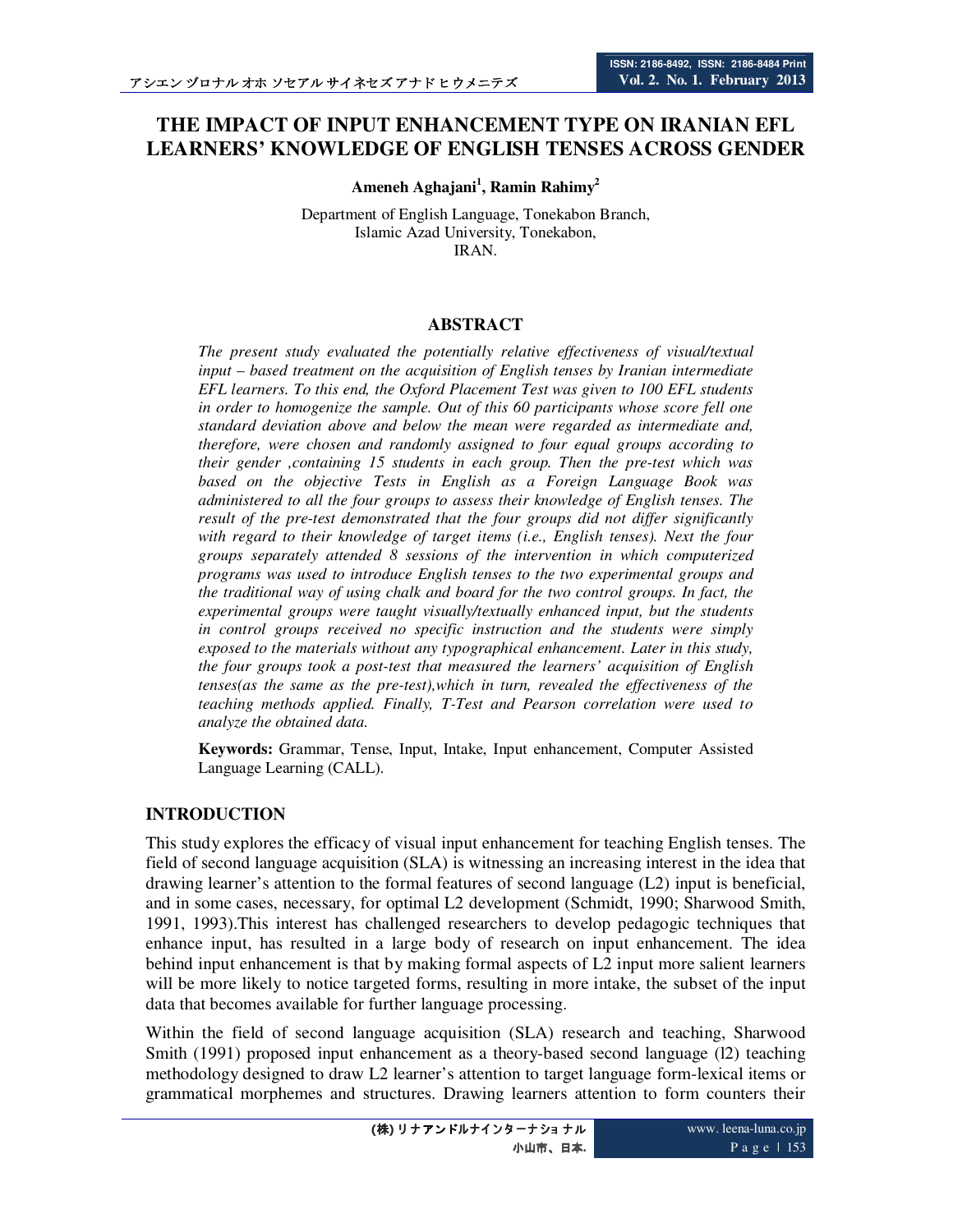natural tendency to allocate attention to L2 meaning at the expense of form (Vanpatten,1996).Input enhancement is grounded theoretically in models of SLA, such as Gass (1997) that maintain cognitive-linguistic noticing of L2 input is prerequisite to the further processing of that input. Input noticing permits input intake leading to the establishment of form-meaning associations and the ultimate integration of these associations in to the learner emerging grammar, in other words, acquisition. In this study the enhancement of the input was done by using computerized programs.

## **THEORETICAL FRAMEWORK**

The last decade witnessed substantial increases in psycholinguistics- based studies that attempt to draw learner's attention to specific grammatical information in the input in order to promote subsequent processing of such information. The theoretical foundation underlying these studies is the crucial role attention plays in promoting further processing of grammatical information in learners' second/ foreign language(L2) development ( e.g., Robinson 1995;Schmidt 1995; Tomlin and Villa 1994). Schmidt's noticing hypothesis that conscious attention is indeed necessary for learning to take place provides the theoretical foundation for many such studies.

### **STATEMENT OF THE PROBLEM**

Mastering the grammar of a second language and being able to correctly implement this knowledge is a challenging task to accomplish. That is why most ESL/EFL learners often have problems using language forms accurately in oral and written production. They may have a good knowledge base of the L2 structures but might find it difficult to implement their declarative knowledge when it comes to practice. This very deficiency is what makes grammar instruction open to research (Ellis, 2006). In foreign language teaching process, teaching grammar is one of the stressed points that teachers can't disregard .Despite the various views whether it should be presented or not, there is a general agreement that a systematic and purposeful teaching of it is vital to master the target language.

The very mentioned of the word grammar strikes fear in to the heart of the staunchest language learner. Many English EFL and ESL teachers also feel the pit of their stomach churn at the thought of preparing and giving a grammar lesson. But what are we to do? If lexis and vocabulary are the building blocks of language, then certainly grammar is the mortar or structure that holds them together. Teaching it and learning it are therefore inescapable. The only thing to do then is to make it as interesting, pleasant or at least as painless as possible.

There are several problems that students have been encountering in their English lesson especially among the non-English native communities; students find it confusing to use the different tenses in its proper form. On when or where it's going to be read, written or spoken. While English tenses can be one of the most useful parts of their lesson, it can also be one of the most difficult parts of the study, so students and teachers may need more time to study their lessons to master its use. Verb tenses includes present tense, past tense and future tense but there are also present perfect, past perfect, and so on, that needs additional clarification and examples that these students point of view may need to discuss to further enhance and develop their use of this so called tenses.

In fact in a deeper thought even an English speaking student may have difficulty in.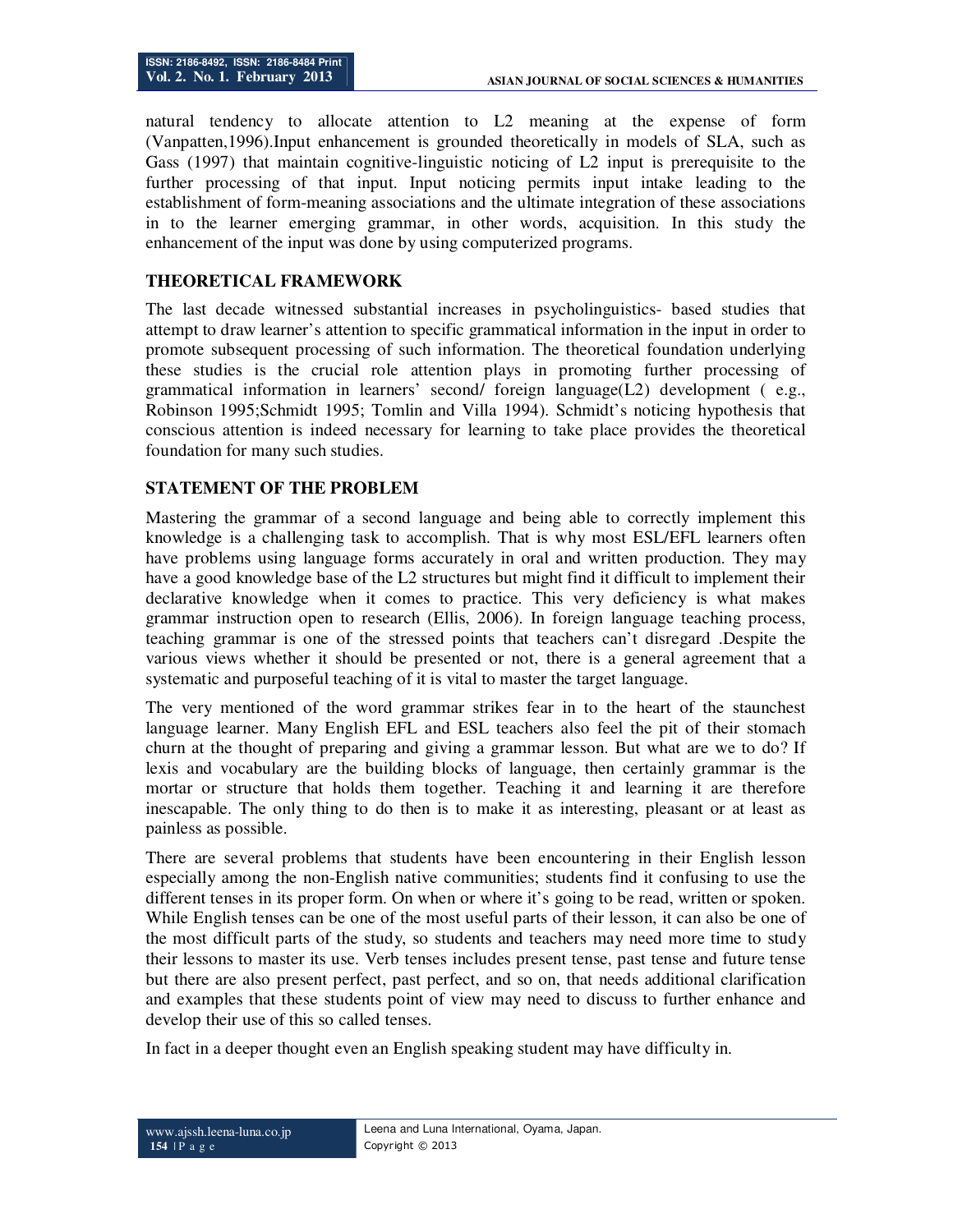## **RESEARCH QUESTIONS OF THE STUDY**

There are two questions in this study to be investigated:

- 1. Does input enhancement type affect Iranian EFL learner's knowledge of English tenses?
- 2. Does input enhancement type affect Iranian EFL learner's knowledge of English tenses across gender?

## **HYPOTHESES OF THE STUDY**

There are two null hypotheses in this study .The first one states that input enhancement type does not affect Iranian EFL learner's knowledge of English tenses, and the second one which deals with students gender, states that input enhancement type does not affect Iranian EFL learner's knowledge of English tenses across gender.

## **REVIEW OF THE LITERATURE**

Input enhancement is a concept in second language acquisition coined by Mike Sharwood Smith that is commonly used to signal methods that an instructor uses to make selected features of a second language more salient for learners in such a way as to facilitate acquisition (Sharwood Smith 1991, 1993).

Input enhancement was a term designed to replace the term grammatical consciousnessraising (CR) (Sharwood Smith, 1981) since the newer term did not necessary imply that any changes in the mind of the learner would necessarily result from any changes in the external environment that may have been deliberately devised by language teachers or textbook writers.

L2 learning involves selecting and encoding the information which is available in the environment. Schmidt (1990, 1994, &1995) argues that paying attention to the input received and also having momentary subjective experience of noticing facilitate learning. Noticing is necessary for changing input to intake and refers to conscious attention to the occurrence of an event and hence its storage in the long term memory (Schmidt, 1995).Thus, in order for learning to take place, learners must attend to and notice certain language features that are relevant to the target system. Schmidt (1995) distinguishes between two levels of awareness: awareness at the level of noticing and awareness at the level of understanding. Noticing, for Schmidt, entails conscious registration of an event; understanding implies recognition of a general principle, rule, or pattern. It is awareness at the level of noticing that, according to Schmidt, is crucial for language learning. Conscious noticing to the linguistic input facilitates the restructuring of the learner's interlanguage system (Schmidt, 1995).

According to Doughty & Williams (1998) input enhancement has two forms; a) typographical (written input) enhancement and b) intonational (oral input) enhancement. The former relates to providing learners with textual input-enhancement through bolding, underlining, and highlighting the target features. This form of input-enhancement is easy to manipulate because the burden of enhancement process is taken through text itself and less effort is needed on the side of the instructor, teacher, or competent addressee. The latter relates to providing oral input-enhancement through the use of pronunciation such as intonational changes or pitch.

The abbreviation CALL stands for Computer Assisted Language Learning. It is a term used by teachers and students to describe the use of computers as part of a language course. It is traditionally described as a means of 'presenting, reinforcing and testing' particular language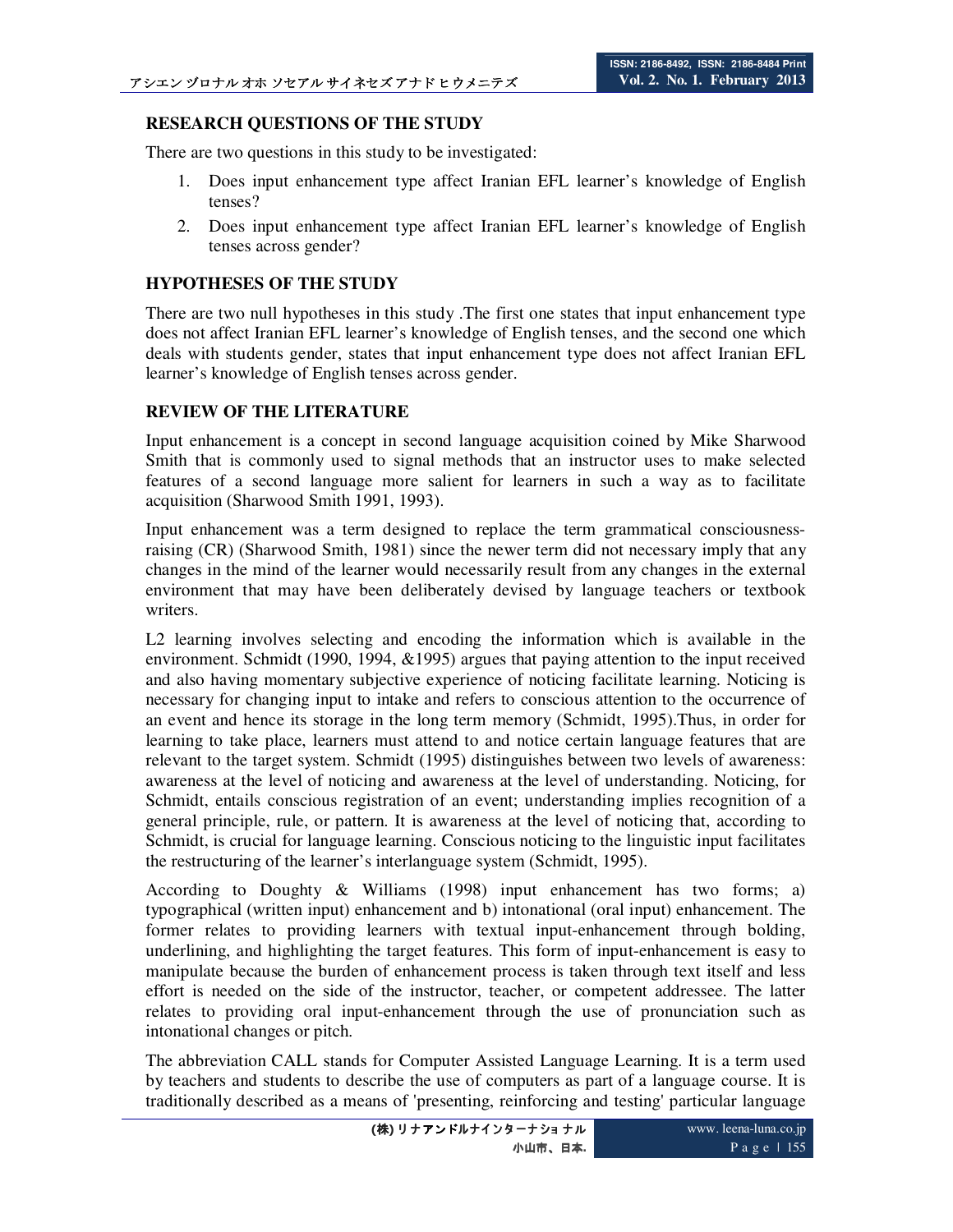items. The learner is first presented with a rule and some examples, and then answers a series of questions which test her/his knowledge of the rule and the computer gives appropriate feedback and awards a mark, which may be stored for later inspection for the teacher. Jones & Fortescue (1987) indicate that the traditional description of CALL is unfortunate and they present the computer as flexible classroom aid, which can be used by teachers and learners, in and out of class, in a variety of ways and for a variety of purposes. However, work with the computer, as any other teaching aid, needs to be linked with ordinary classroom work and CALL lessons, like the other lessons, need to be planned carefully.

## **METHODOLOGY**

## **Participants**

The participants of this study were 60 Iranian male/female students who were studying English at intermediate level in two of the Shokuh institutes of Guilan. They were between 12-15 years old who were selected randomly based on the result of an OPT administered. These students had already at least two years of training in English throughout their schooling. They were also familiar with different types of English tenses since they had been thought these forms before as part of the curriculum developed by the Ministry of Education. In other words, the participants already knew about the tenses. Yet the treatment given by the researcher was an attempt to consolidate their knowledge and contribute to their accurate use of the target structure. The students were placed in four classes. 15 females and 15 males for the two experimental groups, and 15 females and 15 males for the two control groups in order to regard the gender .In order to make sure about the homogenity of the groups an OPT test was given to all the participants. Then a pretest included 20 items was given to all the participants in order to measure their knowledge of English tenses. The two experimental groups, from now EG1 ( $N=15$ ) and EG2 ( $N=15$ ), were given the treatment for a period of 8 sessions, while the remaining students, from now CG1 ( $N=15$ ) and CG2 ( $N=15$ ) were given a placebo.EG1 and EG2 were presented English tenses through PowerPoint programs and using some visual cues like highlighting, underlining and bolding and etc in order to increase students awareness and focus on the distinctive features of different tenses of English. In other words the input was enhanced for the Experimental groups and not for control groups.

## **Design**

The method used in this study is quantitative research and the quasi –experimental design was used in this study, in the way that there were both the experimental and the control groups. There was a pretest and a post test for all these groups and the treatment in this period of time (between the pretest and posttest). The gender of the participants was also focused in this research by dividing the experimental and control groups in to two male/female groups, involved 15 in each group.

## **Materials**

The materials used in the current study were of four sorts: the OPT material for proficiency, the material for the pretest of the study, the material for the treatment of the study and finally, the material for the posttest of the study.

### **Procedure**

At first the Oxford Placement Test (OPT) was administered among 100 students in two of the Shokuh institutes in Guilan in order to make sure about the homogeneity of the participants. Prior to the treatment session, a pretest was given to the participants, which included 20 number of recognition items. The recognition items were comprised of multiple-choice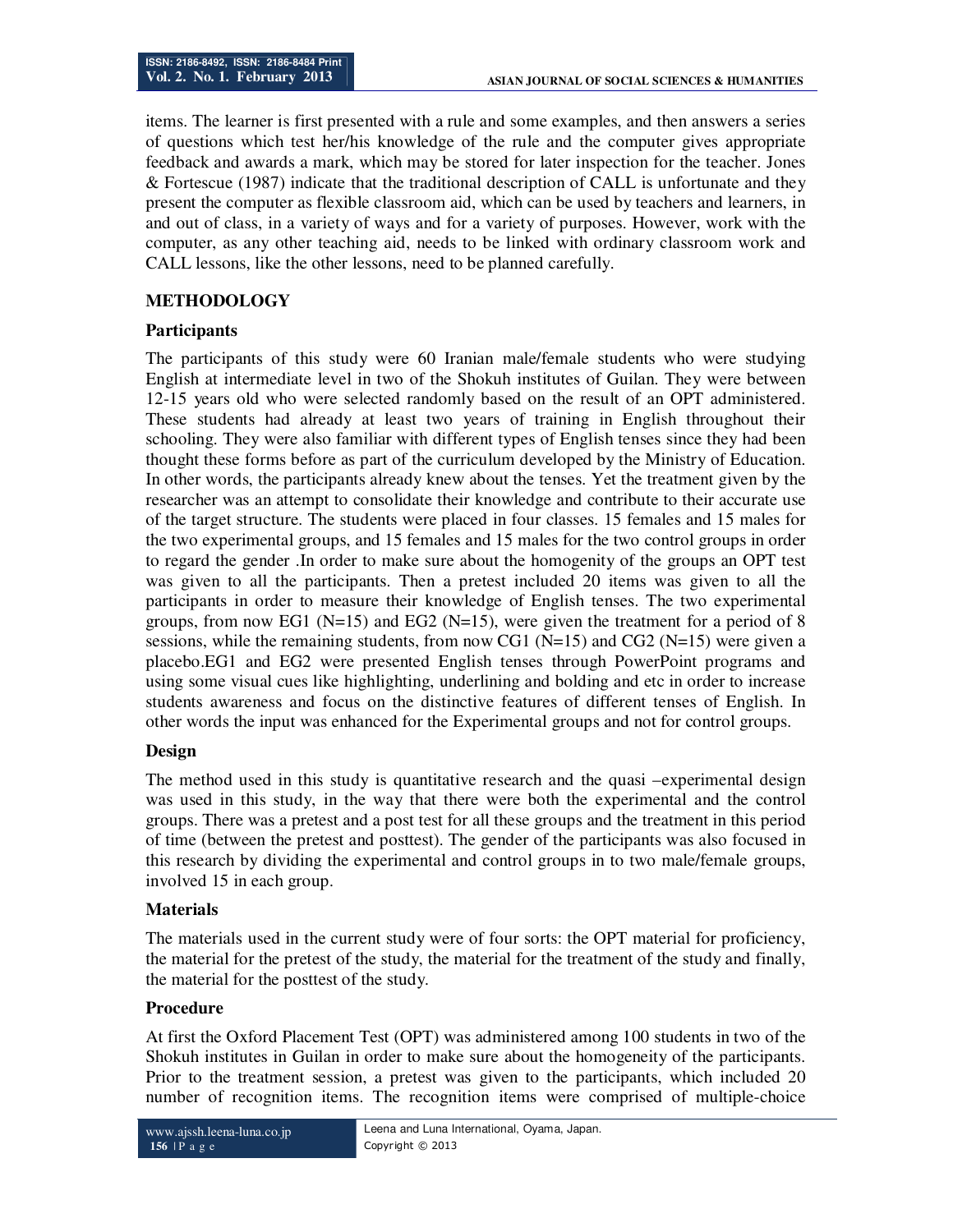questions examining how far the participants would be able to recognize the appropriate choice from among four given alternatives. This section was adopted from objective tests in English as a foreign language by Bloor, Bloor ,Forrest, Laird, and Relton (1970).Then the treatment was began in the way that the materials used during the treatment sessions differed across the two groups(EGs and CGs).The English tenses was thought to EG1 and EG2 by using computerized programs , PowerPoint. The teacher clarified some of the specific features of different tenses in English, for example, **'**ed**'** for past tense, **'**will**'** for future tense and **'**s**'** for the present. He underlined, highlighted, bolded them through PowerPoint programs in ordered to increase students awareness and noticing. The teacher followed this procedure in teaching different types of English tenses with different markers for 8 sessions. He gave them extra explanation about the differences between different tenses and focused students attention. But for the two control groups there was not any PowerPoint program. The researcher only used the chalk and board without clarifying and specifying different features of English tenses. He only explained them the overall structure of English tenses, without providing any extra visual/textual information about the distinctive features. At the end of the 8 session, a post test as the same as the pretest was given to all the participants in order to measure their progress in learning English tense. At the end of the 8 sessions a posttest which was as the same as the pretest was administered in order to measure students progress from pre to post test and the effectiveness of the treatment materials on different groups.

### **Scoring**

The OPT was used in this study was scored on the basis of the standard criteria introduced by the test itself. The criterion for scoring the pretest and the posttest of the study was the maximum of 20.

### **Data Analysis**

The data obtained from testing the hypothesis of the study were analyzed via calculating a ttest between the pre- posttest sores of the experimental and control groups of the study and Pearson product moment correlation.

## **RESULTS**

| Gender | Time     | <i>Maximum</i> | <i>Minimum</i> | <b>Std.</b> Deviation | Mean  |
|--------|----------|----------------|----------------|-----------------------|-------|
| Male   | Pretest  | 19             | 11             | 2/36                  | 15/00 |
|        | Posttest | 19             | 11             | 2/33                  | 15/13 |
| Female | Pretest  | 19             | 13             | 1/84                  | 15/67 |
|        | Posttest | 19             | 12             | 2/31                  | 15/73 |

**Table 1. Descriptive Statistics of Pre-Post Scores of Males and Females in Control Groups** 

According to the above table, it was clear that the mean score of the post-test in both male's and female's groups was a little higher than the mean of their pre-test scores. But the mean score remained at a subtle level. In the way that the lowest mean score was 15 and the highest was 15/73.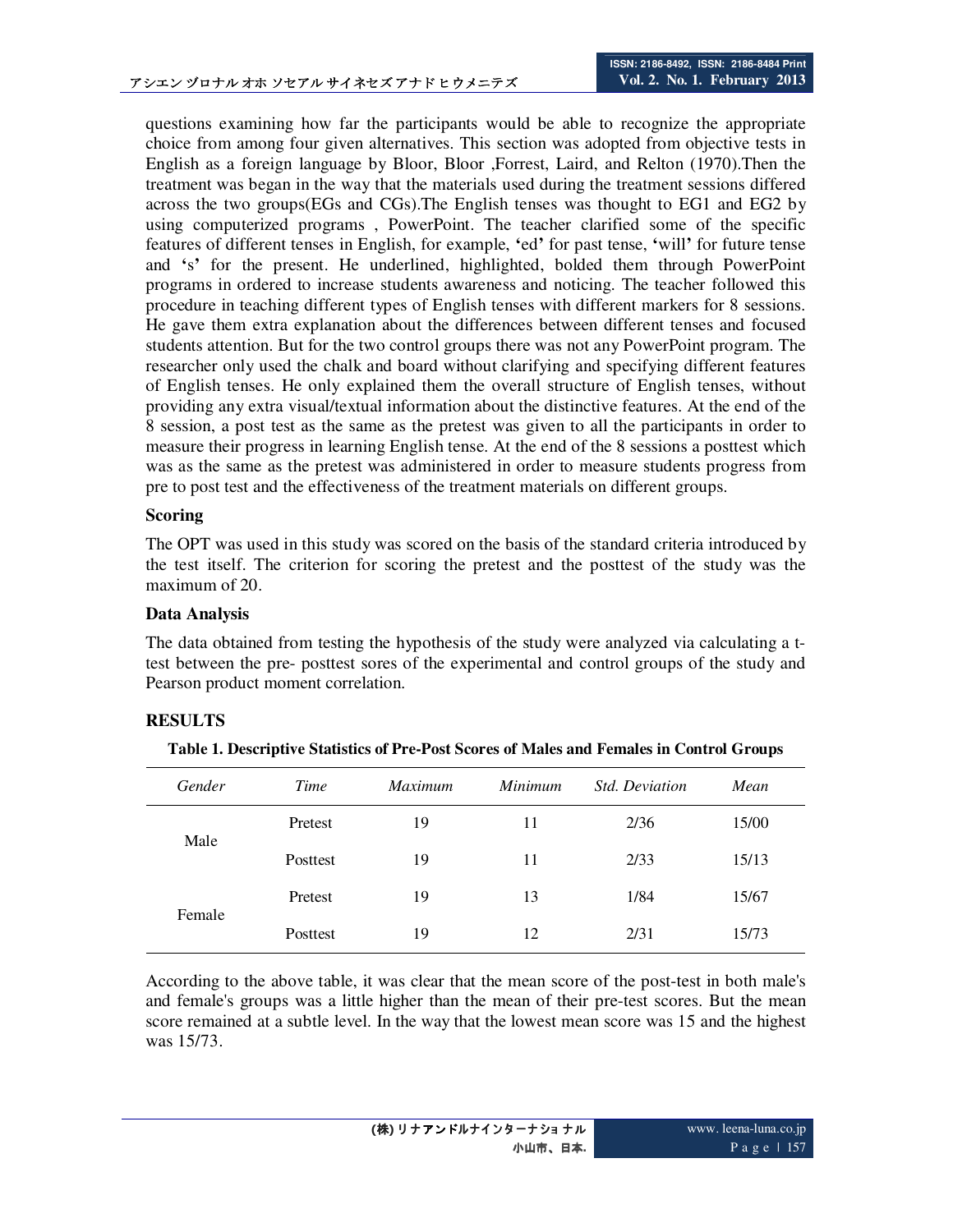| Gender | Time     | Maximum | Minimum | <b>Std. Deviation</b> | Mean  |
|--------|----------|---------|---------|-----------------------|-------|
| Male   | Pretest  | 19      | 11      | 1/86                  | 15/80 |
|        | Posttest | 19      | 12      | 2/15                  | 16/73 |
| Female | Pretest  | 19      | 13      | 1/79                  | 16/07 |
|        | Posttest | 19      | 14      | 1/65                  | 17/00 |

### **Table 2. Descriptive Statistics of Pre-Post Test Scores of Males and Females in Experimental Groups**

The above table showed that the mean score of post-test in males and females in experimental groups were higher than the mean of pre-test scores. This improvement was high in contrast to control groups.

## **Hypotheses Testing**

According to the aforementioned hypotheses, four comparisons among participant's scores were investigated:

- a. The comparison between pre- and post-test mean score of males in control group.
- b. The comparison of pre- and post-test mean score of females in control group.
- c. The comparison of pre- and post-test mean scores of males in experimental group.
- d. The comparison of the pre- and post-test mean score of females in experimental group.

For each of the comparison stated above, there were two dependent variables (pre- and posttest scores) which were compared with each other. Pearson product correlation as was shown in the following tables showed that there was significant correlation among the scores in the four stated hypotheses:

|               |                     | con.male.pre | con.male.post |
|---------------|---------------------|--------------|---------------|
|               | Pearson Correlation | 1            | $.885***$     |
| con.male.pre  | Sig. (2-tailed)     |              | .000          |
|               | N                   | 15           | 15            |
|               | Pearson Correlation | $.885***$    | $\mathbf{1}$  |
| con.male.post | Sig. (2-tailed)     | .000         |               |
|               | N                   | 15           | 15            |

| Table 3. Correlations between the Pre-Post Tests of Males in Control Group |
|----------------------------------------------------------------------------|
|----------------------------------------------------------------------------|

\*\* Correlation is significant at the 0.01 level (2-tailed)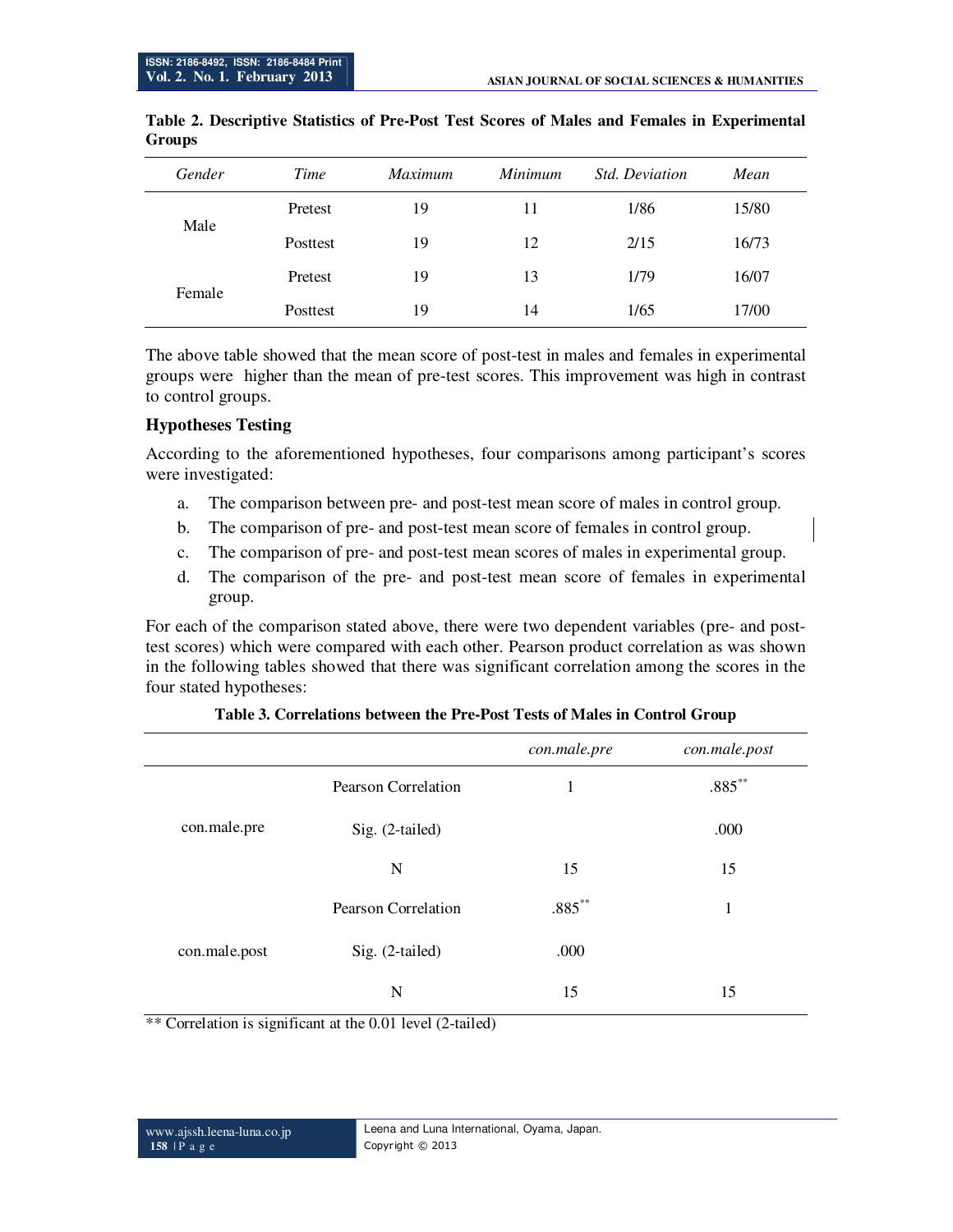|                 |                     | con.female.pre | con.female.post |
|-----------------|---------------------|----------------|-----------------|
|                 | Pearson Correlation | 1              | $.784**$        |
| con.female.pre  | Sig. (2-tailed)     |                | .001            |
|                 | N                   | 15             | 15              |
|                 | Pearson Correlation | $.784***$      |                 |
| con.female.post | Sig. (2-tailed)     | .001           |                 |
|                 | N                   | 15             | 15              |

#### **Table 4. Correlations between the Pre-Post Tests of Females in Control Group**

\*\* Correlation is significant at the 0.01 level (2-tailed)

#### **Table 5. Correlations between the Pre-Post Tests of males in Experimental Group**

|               |                     | con.male.pre | con.male.post |
|---------------|---------------------|--------------|---------------|
|               | Pearson Correlation |              | $.669**$      |
| con.male.pre  | Sig. (2-tailed)     |              | .004          |
|               | N                   | 15           | 15            |
| con.male.post | Pearson Correlation | $.669**$     | 1             |
|               | Sig. (2-tailed)     | .004         |               |
|               | N                   | 15           | 15            |

\*\* Correlation is significant at the 0.01 level (2-tailed)

### **Table 6: Correlations between the Pre-Post Tests of Females Experimental in Group**

|                 |                     | con.female.pre | con.female.post |
|-----------------|---------------------|----------------|-----------------|
|                 | Pearson Correlation |                | $.823***$       |
| con.female.pre  | Sig. (2-tailed)     |                | .000            |
|                 | N                   | 15             | 15              |
|                 | Pearson Correlation | $.823***$      |                 |
| con.female.post | Sig. (2-tailed)     | .000           |                 |
|                 | N                   | 15             | 15              |

\*\* Correlation is significant at the 0.01 level (2-tailed)

According to these tables, in the four investigated groups, there were significant correlation between the pre- and post-test scores (P<0/05)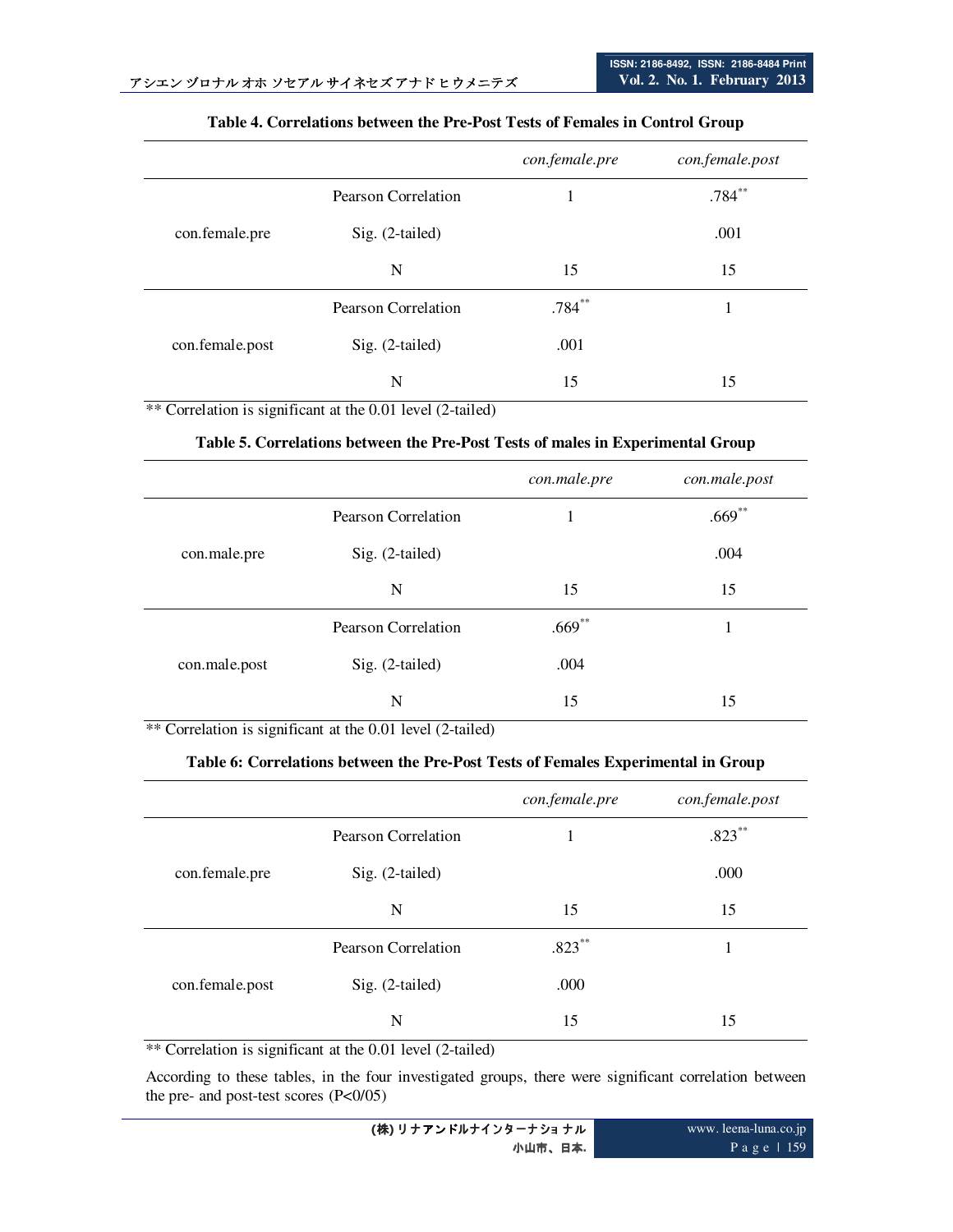|        |               | Mean    | N  | <i>Std.Deviation</i> | Std.ErrorMean |
|--------|---------------|---------|----|----------------------|---------------|
| Pair 1 | Con.male.pre  | 15.0000 | 15 | 2.36039              | .60945        |
|        | Con.male.post | 15.1333 | 15 | 2.32584              | .60053        |

#### **Table 7. Paired Samples Test for Pre-Post Test of Males in Control Gruop**

#### **Table 8. Paired Samples Test for Pre-Post Test of Males in Control Group**

|                                           | <b>Paired Differences</b>      |           |                   |                       |         |        |         |     |                           |
|-------------------------------------------|--------------------------------|-----------|-------------------|-----------------------|---------|--------|---------|-----|---------------------------|
| 95% Confidence Interval of the Difference |                                |           |                   |                       |         |        |         |     |                           |
|                                           |                                | Mean      | Std.<br>Deviation | Std.<br>Error<br>Mean | Lower   | Upper  | t       | df  | Sig.<br>$(2 -$<br>tailed) |
| Pair 1                                    | con.male.pre-<br>con.male.post | $-.13333$ | 1.12546           | .29059                | -.75659 | .48993 | $-.459$ | -14 | .653                      |

According to tables 7 and 8 the mean score of pretest was 15 and the mean score of the posttest was 15/73.Although there was numerical differences between these two mean score (15  $\&$  115/73) but this differences was not significant at the level of 0/05 (P $>0/05$ ). So the hypothesis which stated that there is no significant relation between the pre and post-test scores of males in control group was accepted.

The results for females in control group were shown in the following tables:

**Table 9. Paired Samples Test for Pre-Post Test of Female in Control Gruop** 

|        |                 | Mean    | N  | <i>Std.Deviation</i> | Std.ErrorMean |
|--------|-----------------|---------|----|----------------------|---------------|
| Pair 1 | Con.female.pre  | 15.6667 | 15 | 1.83874              | .47476        |
|        | Con.female.post | 15.7333 | 15 | 2.31352              | .59735        |

#### **Table 10. Paired Samples Test of Pre-Post Test of Females in Control Groups**

| <b>Paired Differences</b>                 |                                |           |                   |                       |         |        |                |    |                           |
|-------------------------------------------|--------------------------------|-----------|-------------------|-----------------------|---------|--------|----------------|----|---------------------------|
| 95% Confidence Interval of the Difference |                                |           |                   |                       |         |        |                |    |                           |
|                                           |                                | Mean      | Std.<br>Deviation | Std.<br>Error<br>Mean | Lower   | Upper  | $\mathfrak{t}$ | df | Sig.<br>$(2 -$<br>tailed) |
| Pair 1                                    | con.male.pre-<br>con.male.post | $-.06667$ | 1.43759           | .37118                | -.86278 | .72944 | $-.180$        | 14 | .860                      |

Tables 9 and 10 showed that the differences between the mean score of pre –test (15/67) and post-test (15/73) in control group of females is not significant ( $P > 0/05$ ), so the hypothesis which stated that there is no significant relation between the pre- and post-test scores of females in control group was accepted. This investigation had been done for the participants in experimental groups too.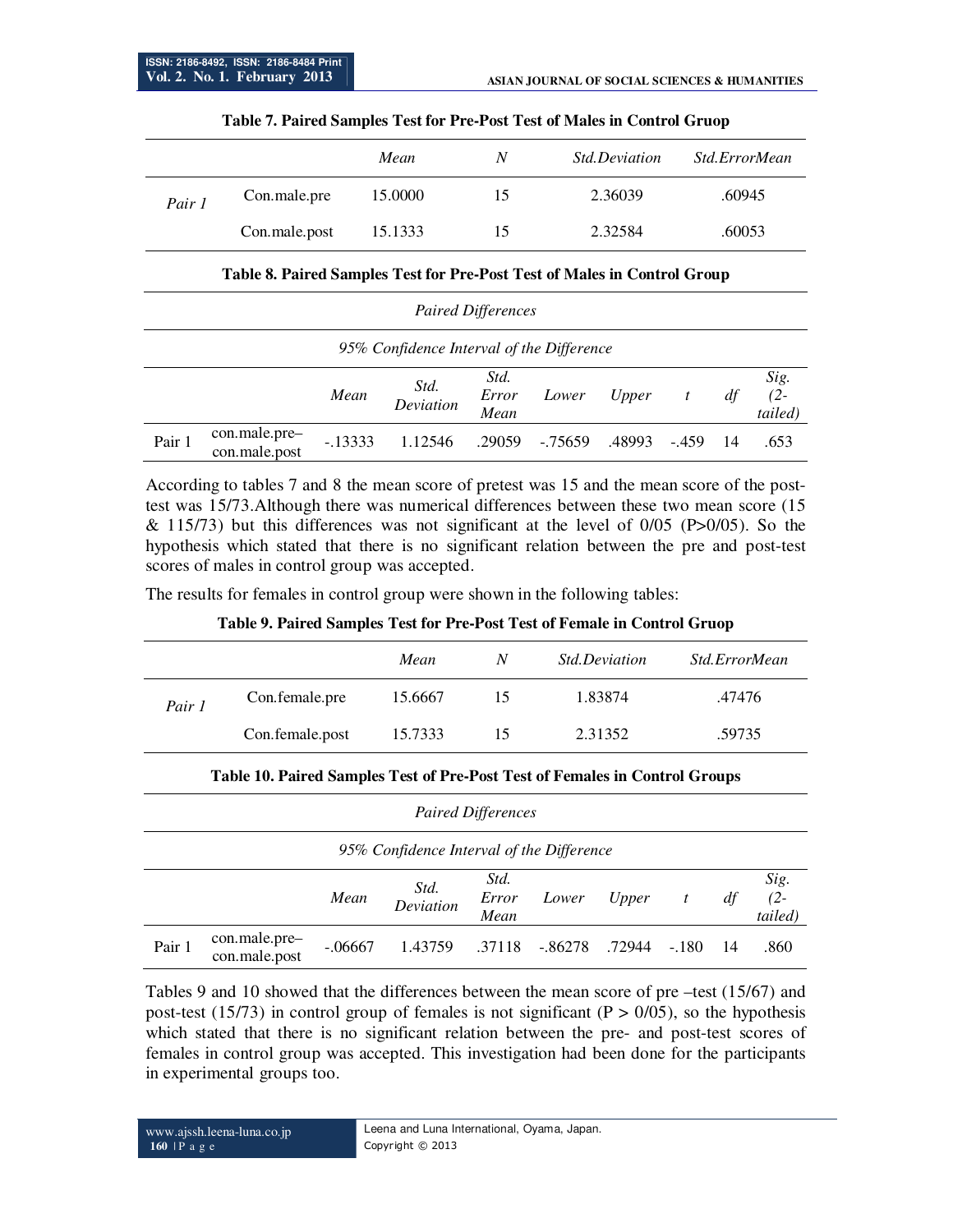|        |               | Mean    | N  | <i>Std.Deviation</i> | Std.ErrorMean |
|--------|---------------|---------|----|----------------------|---------------|
| Pair 1 | Con.male.pre  | 15.8000 | 15 | 1.85934              | .48008        |
|        | Con.male.post | 16.7333 | 15 | 2.15362              | .55606        |

#### **Table 11. Paired Samples Statistics of Pre-Post Test of Males in Experimental Gruop**

#### **Table 12. Paired Samples Test of Pre-Post Test of Males in Experimental Group**

| <b>Paired Differences</b>                 |                                |            |                   |                       |            |            |          |    |                           |
|-------------------------------------------|--------------------------------|------------|-------------------|-----------------------|------------|------------|----------|----|---------------------------|
| 95% Confidence Interval of the Difference |                                |            |                   |                       |            |            |          |    |                           |
|                                           |                                | Mean       | Std.<br>Deviation | Std.<br>Error<br>Mean | Lower      | Upper      |          | df | Sig.<br>$(2 -$<br>tailed) |
| Pair                                      | con.male.pre-<br>con.male.post | $-0.93333$ | 1.57963           | .40786                | $-1.80810$ | $-0.05856$ | $-2.288$ | 14 | .038                      |

The above tables showed that the mean score of pre-test (15/80) and the post-test (16/73) of males in experimental group was significant at the level of 0/05.(P<0/05), so the hypothesis which stated that there is no relation between the pre- and post-test scores of males in experimental group was rejected. According to the following tables there was significant differences between the mean score of pre-test  $(16/07)$  and post-test  $(17)$ ,  $(P<0/05)$ , so the hypothesis which stated that there is no significant relation between the pre- and post-test scores of females in experimental group was rejected too.

#### **Table 13. Paired Samples Statistics of Pre-Post Test of Females in Experimental Gruop**

|        |                 | Mean    | N  | <i>Std.Deviation</i> | Std.ErrorMean |
|--------|-----------------|---------|----|----------------------|---------------|
| Pair 1 | Con.female.pre  | 16.0667 | 15 | 1.79151              | .46257        |
|        | Con.female.post | 17.0000 | 15 | 1.64751              | .42538        |

| <b>Paired Differences</b>                 |                                |            |                   |                       |            |         |          |     |                           |
|-------------------------------------------|--------------------------------|------------|-------------------|-----------------------|------------|---------|----------|-----|---------------------------|
| 95% Confidence Interval of the Difference |                                |            |                   |                       |            |         |          |     |                           |
|                                           |                                | Mean       | Std.<br>Deviation | Std.<br>Error<br>Mean | Lower      | Upper   | t        | df  | Sig.<br>$(2 -$<br>tailed) |
| Pair                                      | con.male.pre-<br>con.male.post | $-0.93333$ | 1.03280           | .26667                | $-1.50528$ | -.36139 | $-3.500$ | -14 | 0.004                     |

#### **Table 14. Paired Samples of Pre-Post Test for Females in Experimental Group**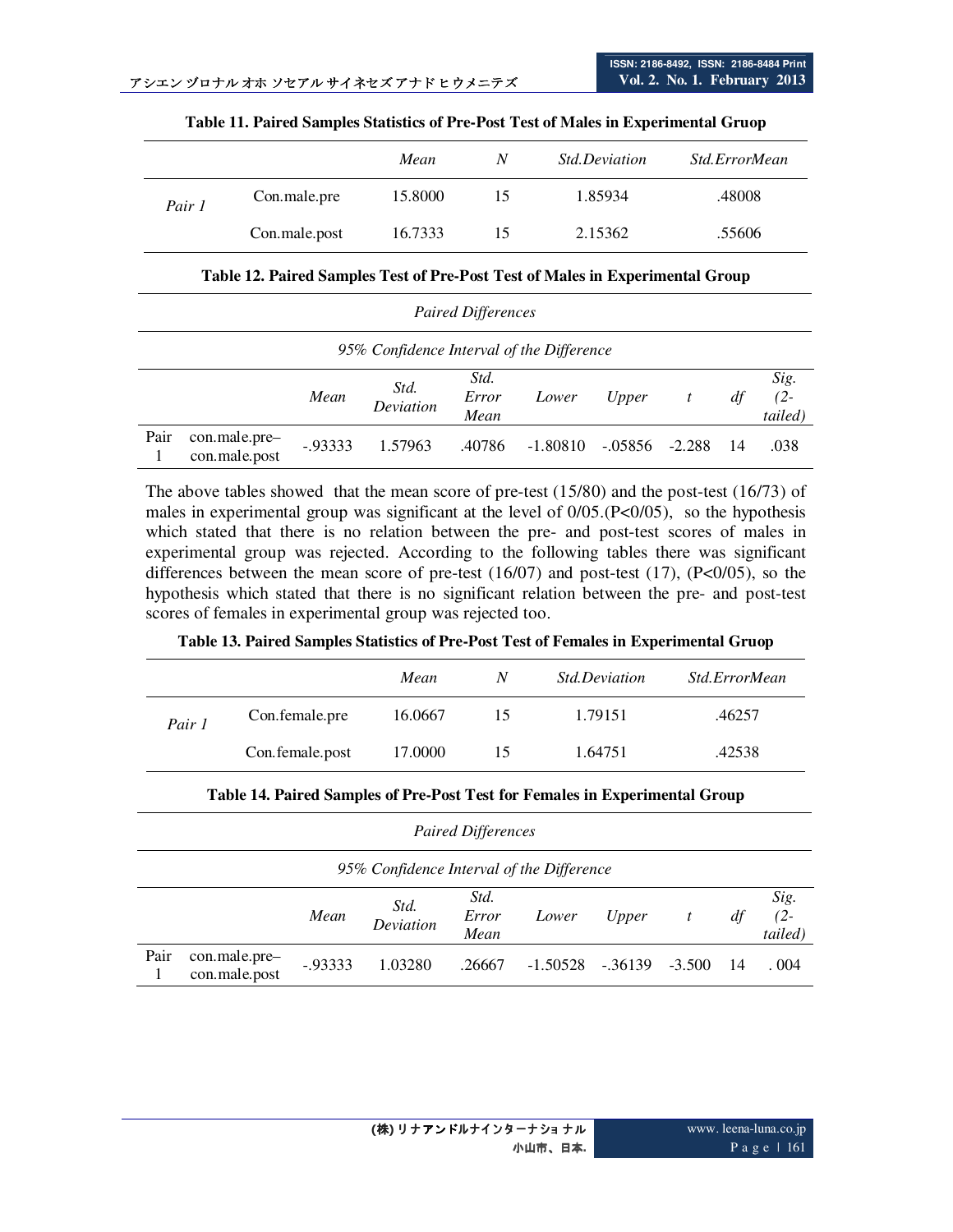|       |                                   | for Equality of  | Levene's Test<br><i>Variances</i> |         |        | <i>t-test for Equality of Means</i> |                                                |      |                                              |       |  |
|-------|-----------------------------------|------------------|-----------------------------------|---------|--------|-------------------------------------|------------------------------------------------|------|----------------------------------------------|-------|--|
|       |                                   | $\boldsymbol{F}$ | Sig.                              |         | $d\!f$ | $\ddot{Sig}.$ (2:<br>tailed)        | Std. Error<br>Difference<br>Mean<br>Difference |      | 95% Confidence Interval of<br>the Difference |       |  |
|       |                                   |                  |                                   |         |        |                                     |                                                |      | Lower                                        | Upper |  |
| score | Equal<br>variances<br>assumed     | .793             | .381                              | $-.381$ | 28     | .706                                | $-.267$                                        | .700 | $-1.701$                                     | 1.167 |  |
|       | Equal<br>variances<br>not assumed |                  |                                   | $-381$  | 26.206 | .706                                | $-.267$                                        | .700 | $-1.705$                                     | .172  |  |

#### **Table 15. Independent Samples Test for Male and Female in Experimental Groups**

According to table 15 there was no significant differences between the mean score of posttest of males and females at the level of  $0/05$  ( $P > 0/05$ ), so the hypothesis that there is not significant differences between the post-test scores of males and females in experimental group was accepted.

### **DISCUSSION**

According to the findings obtained in the light of running different statistical tests, it was deducted that the subjects in Experimental Groups, who were taught English tenses via visual input enhancement, appeared to have benefited from this Input enhancement technique. This was based on the assumption that using typographical/visual cues to enhance the targeted items would increase their perceptual salience, which in turn would push participants to notice the enhanced structures and select them as intake, leading to better performance on the post-test.

The most convincing explanation for such a finding may come from the works of Sharwood Smith (1991, 1993, and 1994) who is the originator of input enhancement. Sharwood Smith (1994) contends that "the most obvious way to try to affect the subconscious processes beneficially is by making relevant evidence in the input especially salient" (p.178). Therefore, it can be claimed that findings of this study lend support to Sharwood Smith's speculations (1994) that input enhancement has a positive impact on the rate and accuracy of L2 acquisition. Besides, the results of the research question provide further empirical support for (Doughty, 1988; Shook, 1994; Williams, 1999). However, the use of explicit instruction in foreign/second language teaching has been recommended by researchers who believe in the insufficiency of implicit instruction as a means of inducing changes in the learners' interlanguage system (White, 1998; Izumi, 2002).The significantly advantageous effect of input enhancement observed from this study suggests that the processing of L2 form can be aided by such a preemptive type of instructional technique. Importantly, the benefit of enhancement was significant and substantial when compared to the Control Groups condition. It may have been that L2 participants in this study were able to successfully draw their attention to the perceptually manipulated input materials. The findings, therefore, confirm the theoretical expectation in the focus-on form regarding the favorable role of added salience in garnering more attention from L2 learners.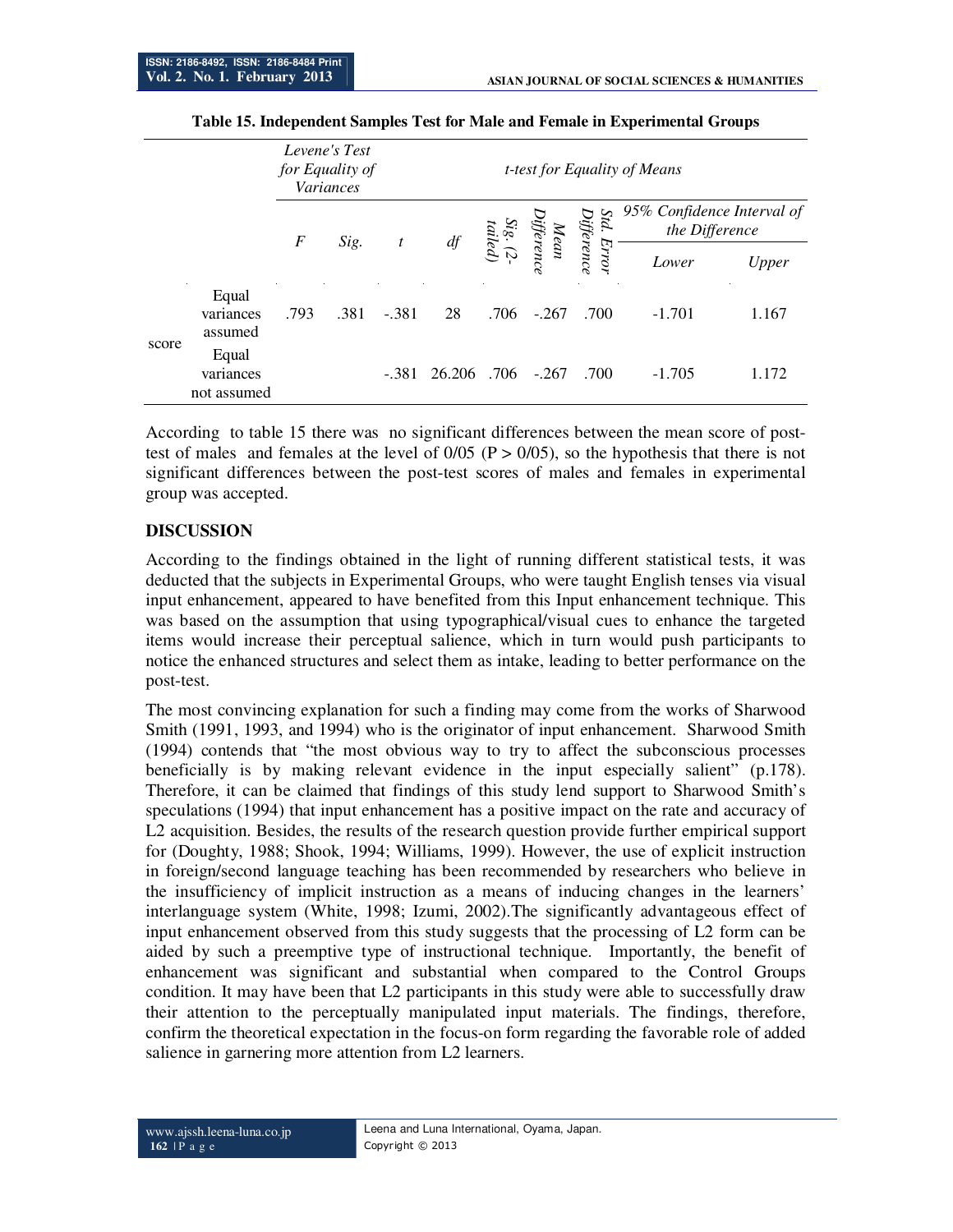## **CONCLUSION**

This study to some extent has been successful in exploring the relationship between an instructional approach and English tenses acquisition and in proposing that the input enhancement approach was more effective than the traditional approach .With this procedure, the teacher could promote activation of such cognitive processes as noticing, cognitive comparison. This study also showed that there is a significant effect of the use of a computerized program on the achievement of students. Computers are becoming more appealing to teachers because of their huge capabilities and extensive effectiveness .The idea of using computers for teaching purposes in subjects like modern languages arouses mixed feelings and meets with a variety of reactions. The fact that computers are used in the teaching of other subjects and are put to a great many applications in society makes one suspect that no field lies completely outside their scope and that they might indeed be of some use .To many, the prospect of using computers is not without appeal; it is the kind of challenge which one feels drawn to respond to. At the same time the technology frightens us; we are afraid that it may come to dominate us, we have qualms about dehumanization in a subject who is concerned above all with human communication, and we may even be afraid of losing our jobs.